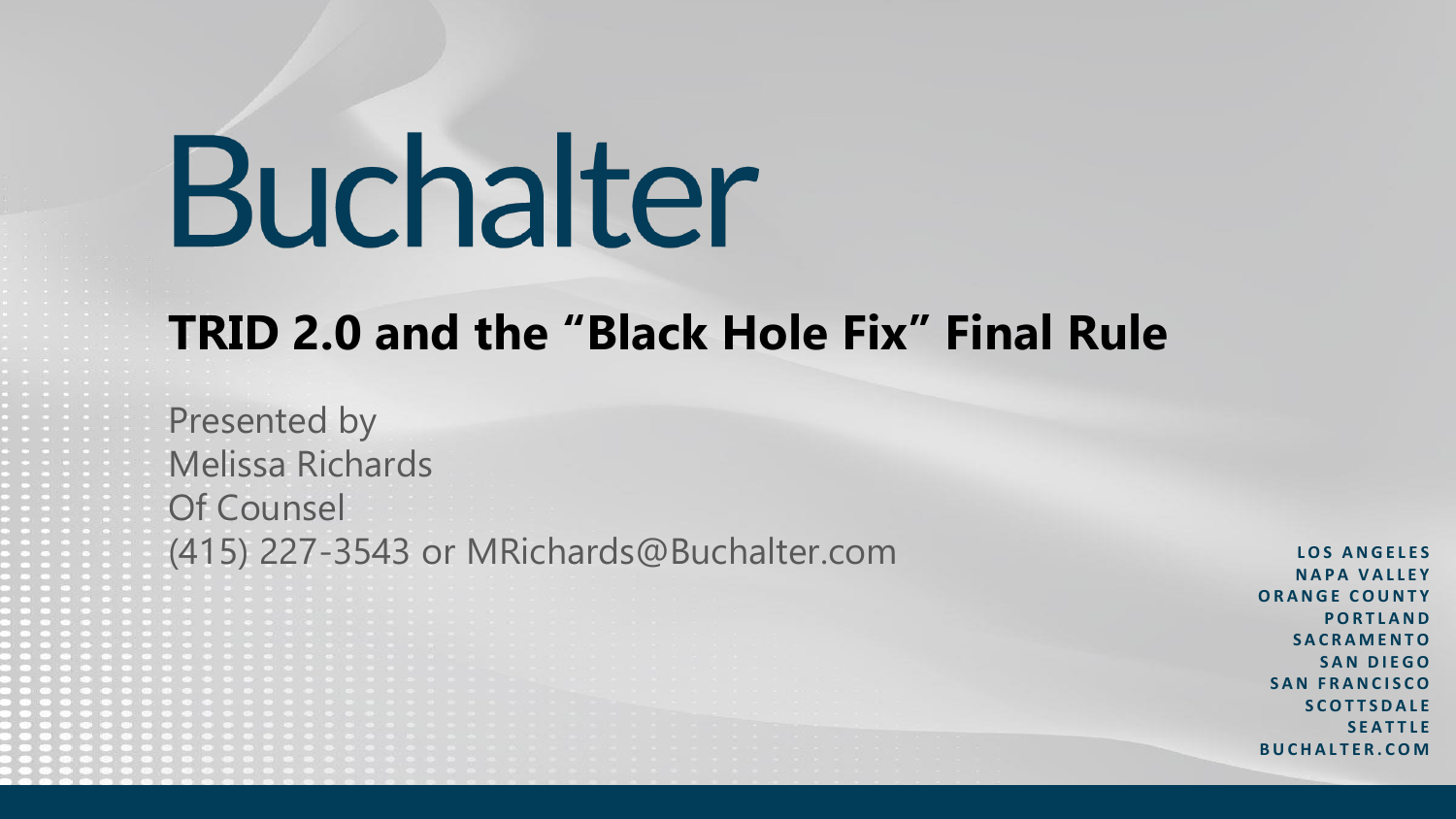#### **This Session Covers**

**Important Dates** 

- What is the "Black Hole" and why BCFP instituted the fix
	- BCFP's Process to fix the rule and what the final rule does
- New BCFP official example of how the new rule works
- Implementation pitfalls (and CA SB2 recording fees)
- FAQs for "Black Hole" and TRID 2.0 generally
- Additional 2.0 Changes Taking Effect 10/1/2018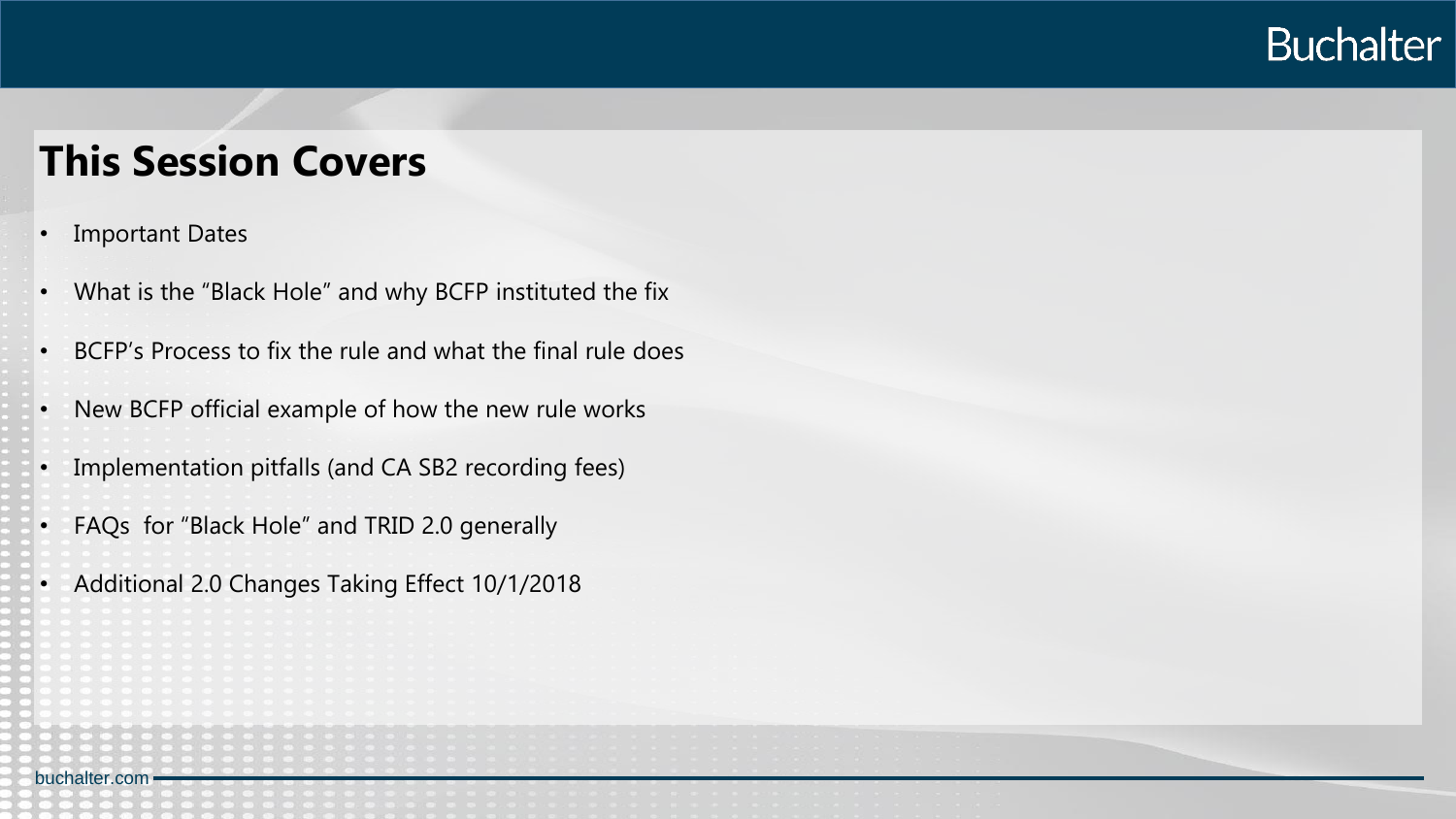#### **What is the "Black Hole" and why did it need fixing?**

- TRID General rule #1: Loan Estimate (LE) disclosures for estimated closing costs must be made *in good faith*. [§ 1026.19(e)(1)]. A disclosure in good faith means the final closing cost appearing on the Closing Disclosure (CD) does not exceed the estimated cost originally disclosed on the LE and is based on information that is reasonably available to the lender at the time of disclosure. [§ 1026.19(e)(3)(i)].
- TRID General rule #2: Disclosure of certain third party services that a consumer may shop for, plus recording fees, are deemed to be made in good faith if the sum of all those charges paid or imposed on the consumer "does not exceed the sum of all charges disclosed on the [LE] by more than 10%." [§ 1026.19(e)(3)(i).] The 10% Tolerance Rule.
- TRID General rule #3: Should the aggregate tolerance fees increase by more than 10%, the lender can provide a revised LE ("reset tolerance") within 3 business days of learning that a permissible reason for revision applies. [§ 1026.19(e)(4)(i).]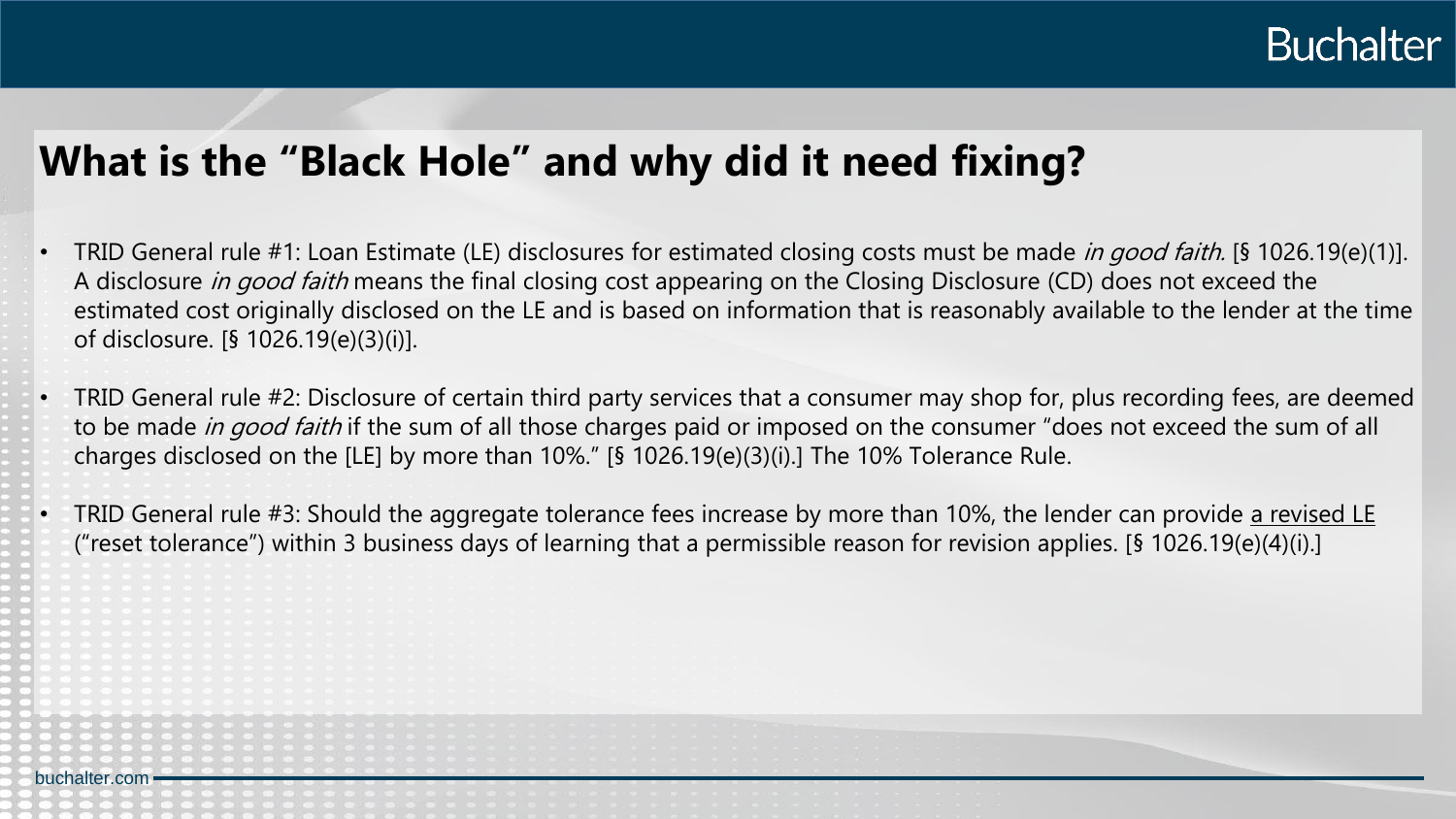

#### **What is the "Black Hole" and why did it need fixing?**

- Rule on Revised LE's known as the "Black Hole Rule:" Lenders shall not provide the revised LE on or after the date that a Closing Disclosure (CD) is provided. [§ 1026.19(e)(4)(ii).] **The consumer must receive any revised LE not later than 4 business days prior to consummation.**
- **Original comment 19e(4)(ii)-1 added to the BH Rule:** "If…there are less than [4] business days between the time the revised [LE] is required to be provided…and consummation" creditors can use the CD to reset tolerance.
- The TRID Rule up through May 2018, therefore, limited lenders' ability to provide a revised LE relative to the provision of a CD, and to consummation. A revised LE resetting tolerance could not be given to the consumer after the date that the consumer receives the initial CD and less than 4 business days to loan consummation. At the same time, commentary limited use of a CD to reset tolerance no more than 3 business days prior to loan consummation.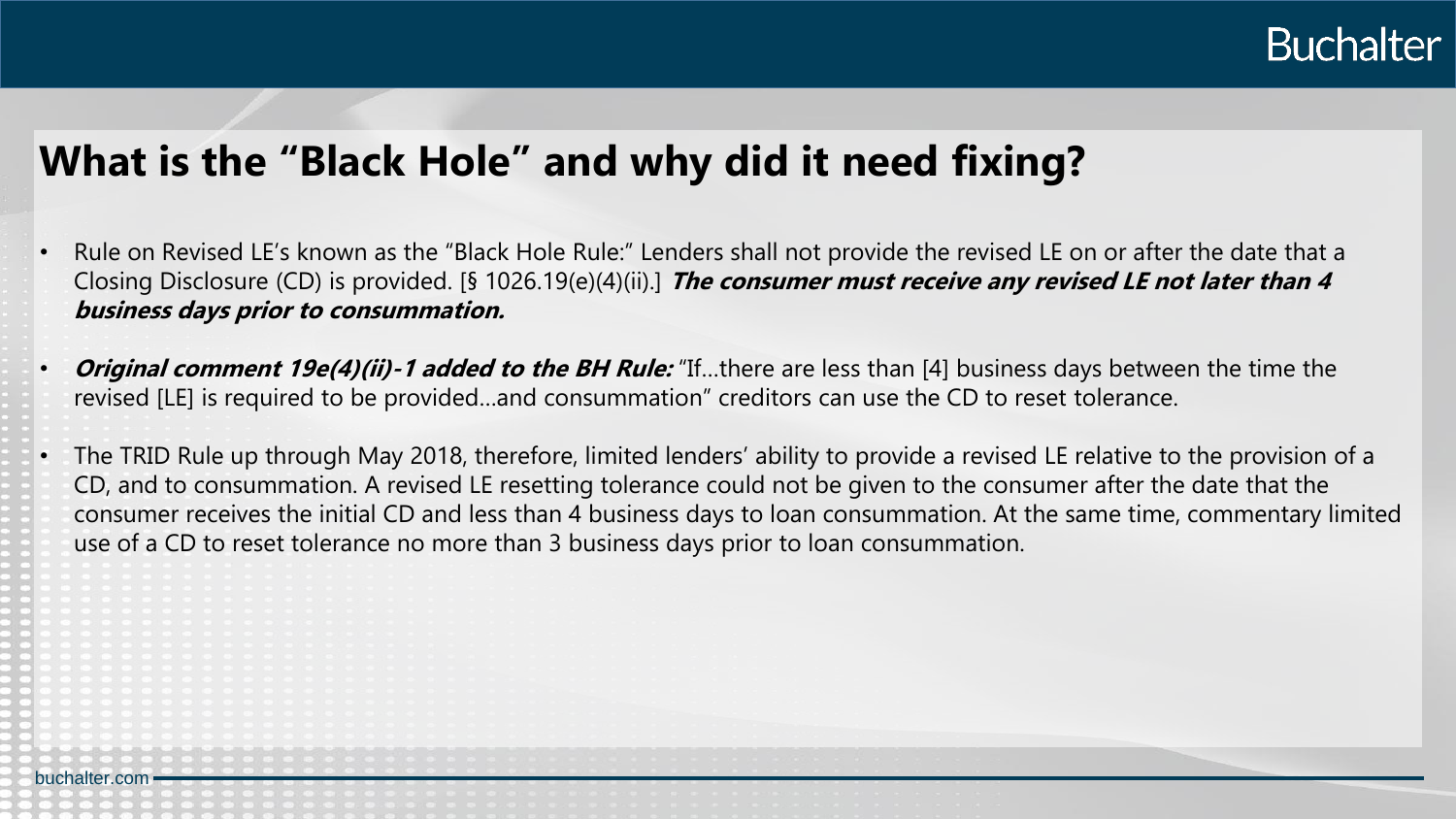#### **What is the "Black Hole" and why did it need fixing?**

- In its 2017 Proposal, the BCPF recognized the BH Rule was causing significant confusion in the market and that the 4-business day rule caused situations where lenders could not provide a revised LE or a CD to reset tolerances.
- Due to TRID disclosure rules, industry over time was gaining greater certainty in closing costs and fees per loan transaction. With that certainty, industry was generally providing CD's sooner than 3 business days prior to consummation.
- An event unforeseeable to the creditor occurs after the CD is provided resulting in increase in closing costs and fees above 10% tolerance.
- The consumer requests a change after the CD is provided that causes an aggregate increase in closing costs to exceed 10% tolerance.
- Consummation scheduled date gets delayed or extended after the CD is provided.
- TRID and its Commentary lacked language that would allow the creditor to use a CD to reset tolerance 4 or more business days prior to Consummation.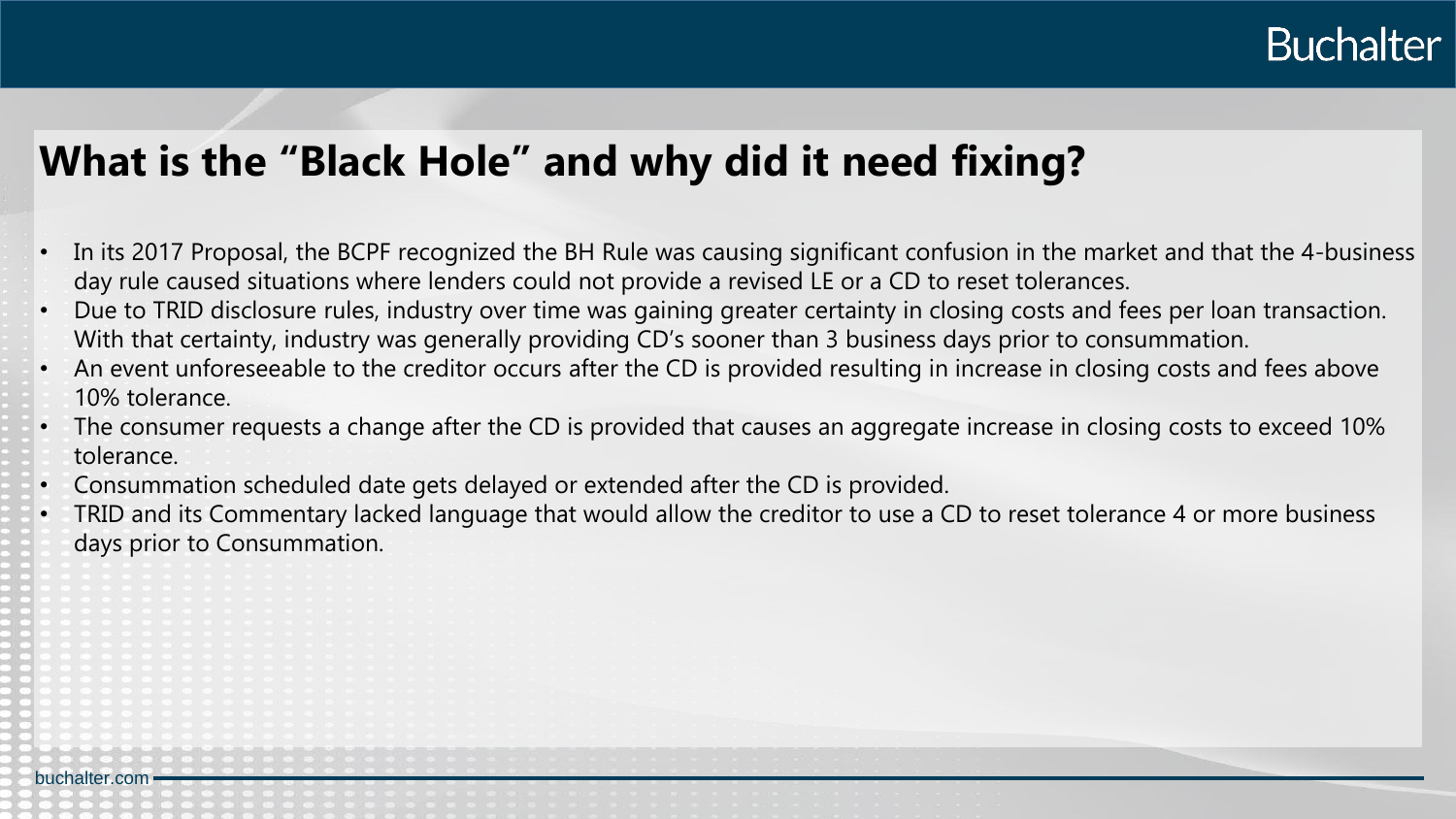#### **Important Dates**

- July 28, 2016 TRID 2.0 Proposal. BCFP proposed clarifications and technical amendments to TRID, including a proposed comment 19(e)(4)(ii)-2 to clarify that creditors may use initial and corrected CDs to reset tolerance, but leaves in the 4 business day limit on resetting tolerance. [81 FR 54318 (August 15, 2016).]
- July 6, 2017 TRID 2.0 Final Rule with Re-Proposal for "Black Hole" fix BCFP reissues its proposal to amend §1026.19(e)(4) and associated commentary, to remove the 4-business day limit for resetting tolerance using the CD and for determining whether an estimated cost was disclosed in good faith. Instead, the proposal would not have restricted the creditor's ability to reset tolerances with a CD 4 or more business days in advance of consummation. [82 FR 37656; 37794 (August 11, 2017).]
- April 26, 2018 Final rule issued with no change to 2017 Proposal.83 FR 19159 (May 2, 2018)
- June 1, 2018 Final rule takes effect. No retroactive application to loans closed before June 1.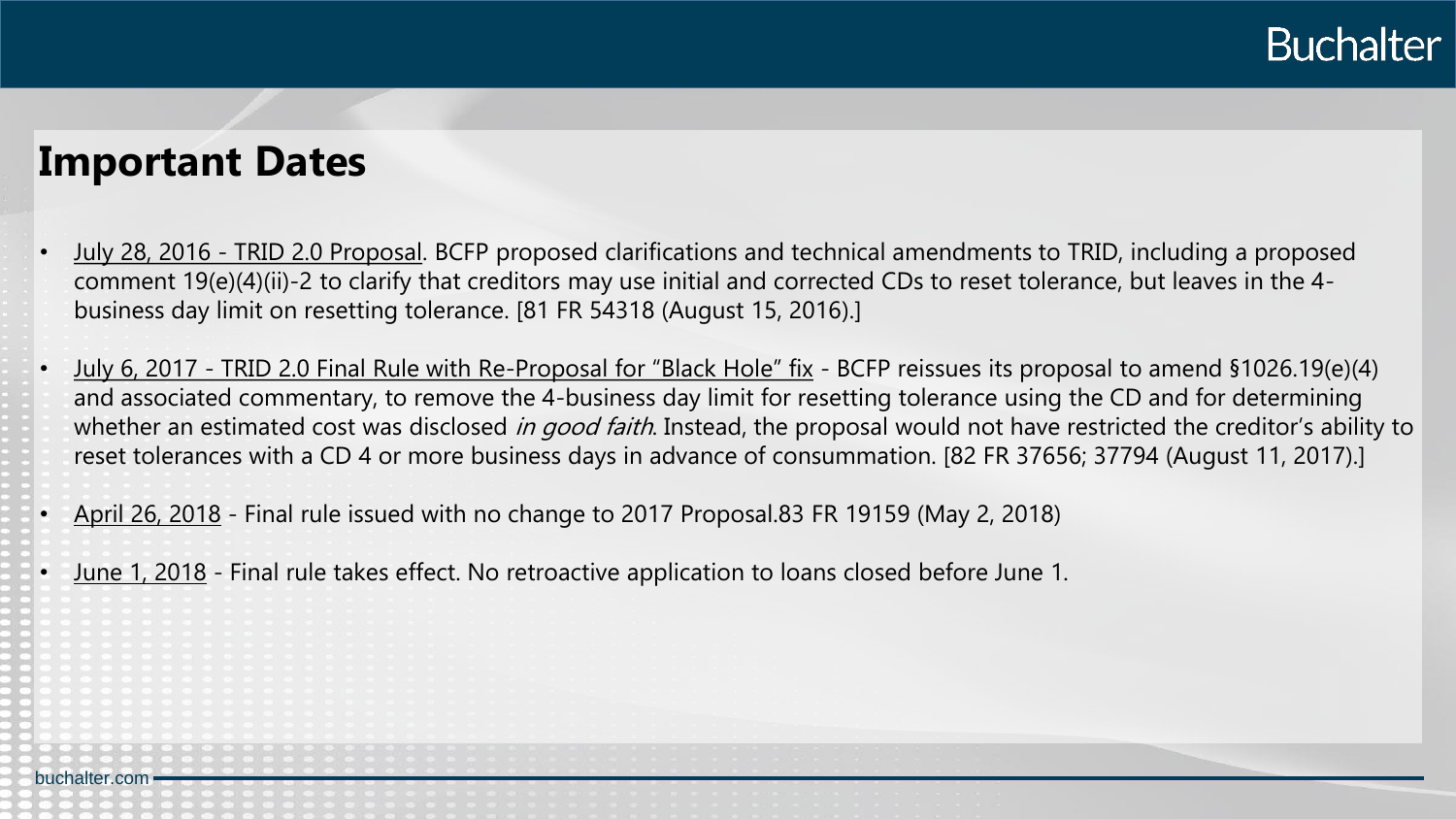#### **BCFP's Process To Change the "Black Hole" Rule**

- BCFP observed that the 4 business days rule was originally intended to curb premature delivery of CDs containing cost information that was not reliable (ie, further estimates) and not made by creditors in good faith (based on information reasonably available to them at the time of disclosure). Unintended consequence: lenders were absorbing cost increases incurred 4 or more business days prior to consummation.
- By 2017, the BCFP had changed its opinion on this creditors in most cases learn about cost increases prior to providing the initial CD to a consumer. BCFP expected going forward that creditors would still be using revised LE's in most as to reset tolerance and to determine whether disclosures were being made in good faith.

• Noted Circumstances where a CD would need to be used to reset tolerance: See events on prior slide.

Weather related events that delay closings and lead to additional inspection and appraisal costs. Illness by a buyer or seller that could delay closing and lead to additional costs, such as rate lock extension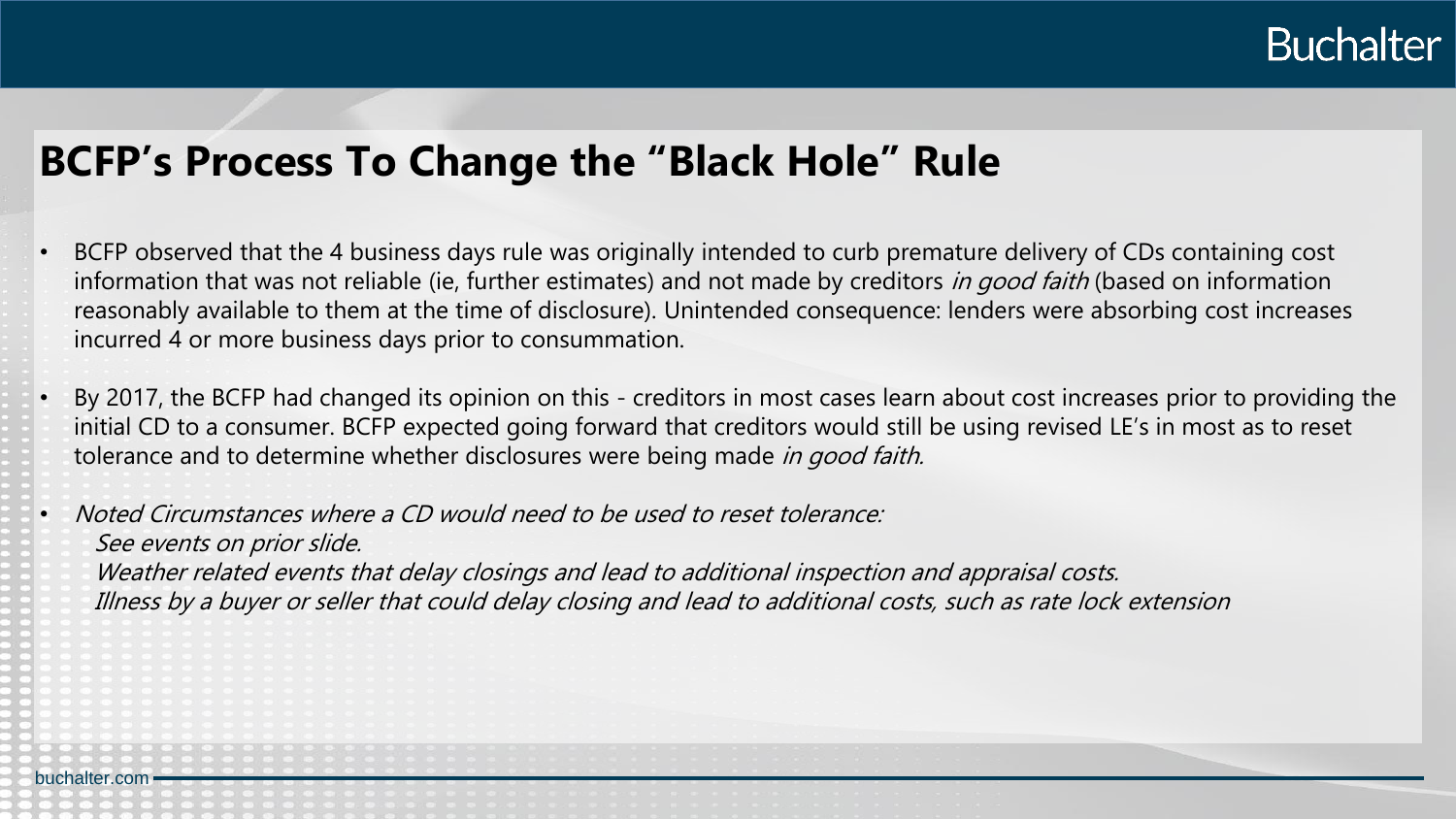

#### **The Final Rule to Fix the "Black Hole"**

- Changes to Section  $1026.19(e)(4)(i)$  now allows for a creditor to issue a revised LE, initial CD, or revised CD to reset tolerance and determine good faith disclosures, within 3 business days of receiving information sufficient to establish that the aggregate cost estimates for certain third party service charges and recording fees increased by more than 10%.
- Changes to comment  $19(e)(4)(i)-1$  Disclosures on the CD and revised CD must still be made in good faith and based on best information reasonably available to the creditor at the time of disclosure. The "4 business day" requirement is no longer needed.
- The revised LE still may not be delivered at the same time as the CD. [Comment 19(e)(4)(ii).]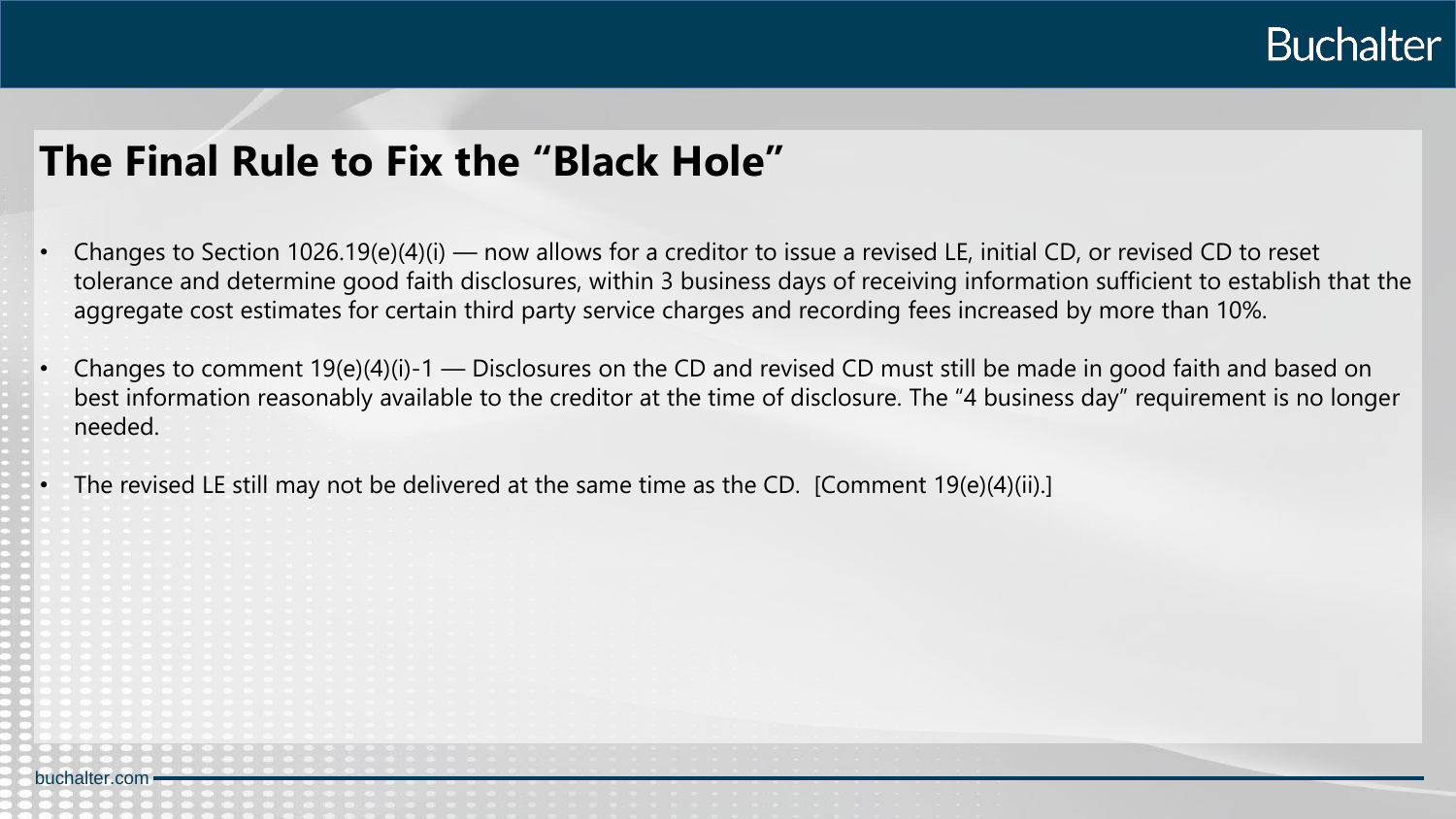

#### **The Final Rule to Fix the "Black Hole"**

- The final rule made no change to the following events requiring a revised CD be delivered at least 3-days prior to consummation. Otherwise, provide revised CD @ or prior to consummation.
- The APR becomes inaccurate (see §1026.22 for finance charge tolerances; 1/8 or 1/4 up or down).
- 2. Changes made to loan product.
- 3. A prepayment penalty is added. [§ 1026.19(f)(2)(i), (ii).]

**Note:** Consumers are afforded the right to inspect a CD one business day prior consummation under § 1026.19(f)(2)(i). Budget your time accordingly.

**Also Note:** In the event any of the above 3 events occurs after consummation, the creditor has 30 days from date of discovery to deliver a revised CD. [§ 1026.19(f)(2)(iii).]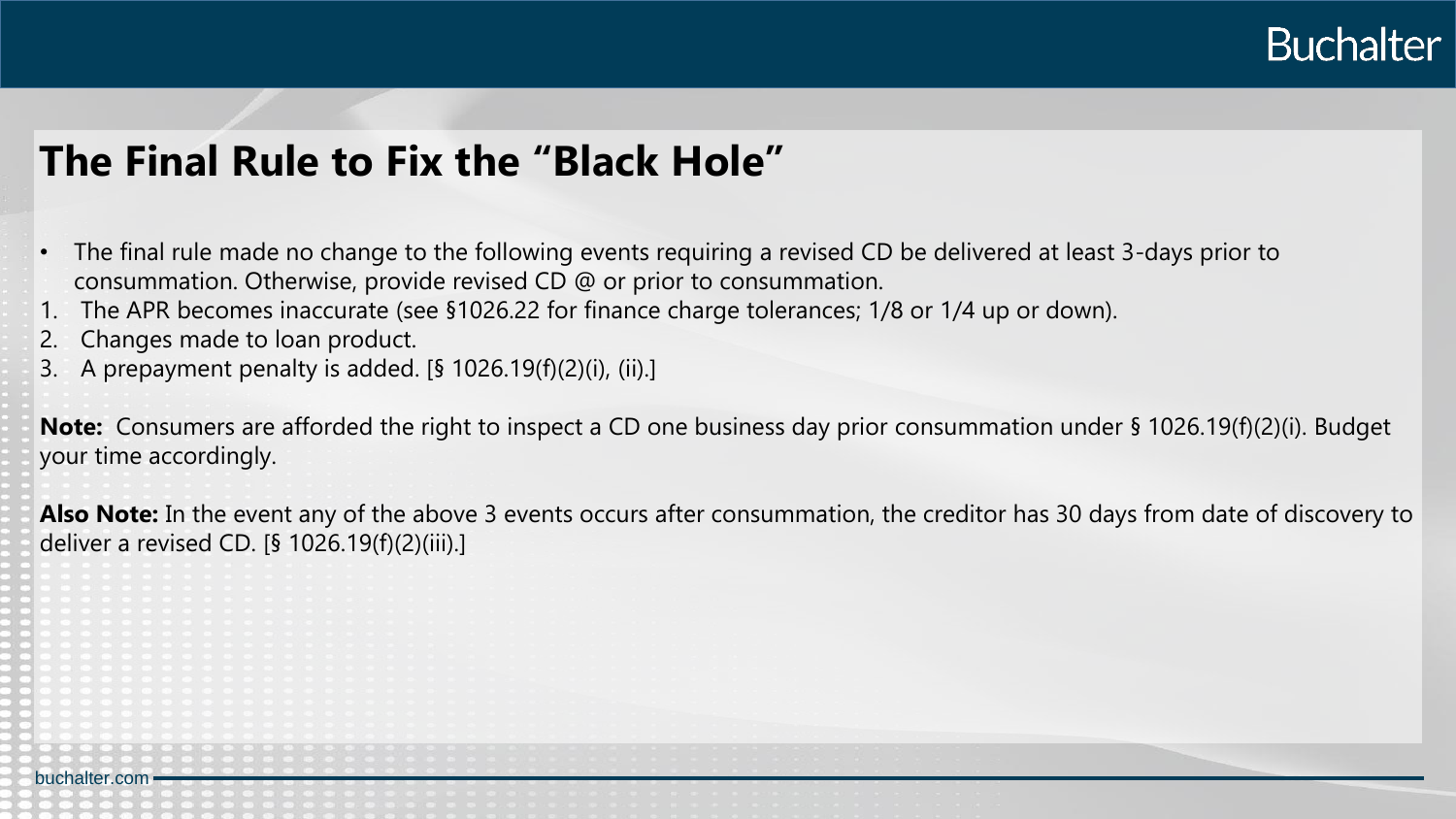

#### **The Final Rule to Fix the "Black Hole"**

- The final rule made no change to the limited events that can allow for tolerance reset at or prior to consummation:
- Changed circumstance causes 10% tolerance breach
- 2. Changed circumstance adversely affects consumer's creditworthiness or value of property, AND causes the consumer to be ineligible for an estimated charge.
- 3. At the consumer's request, changes made to credit terms or settlement.
- 4. Interest rate becomes locked (or extended).

buchalter.com

5. New construction loan - settlement extended beyond 60 days.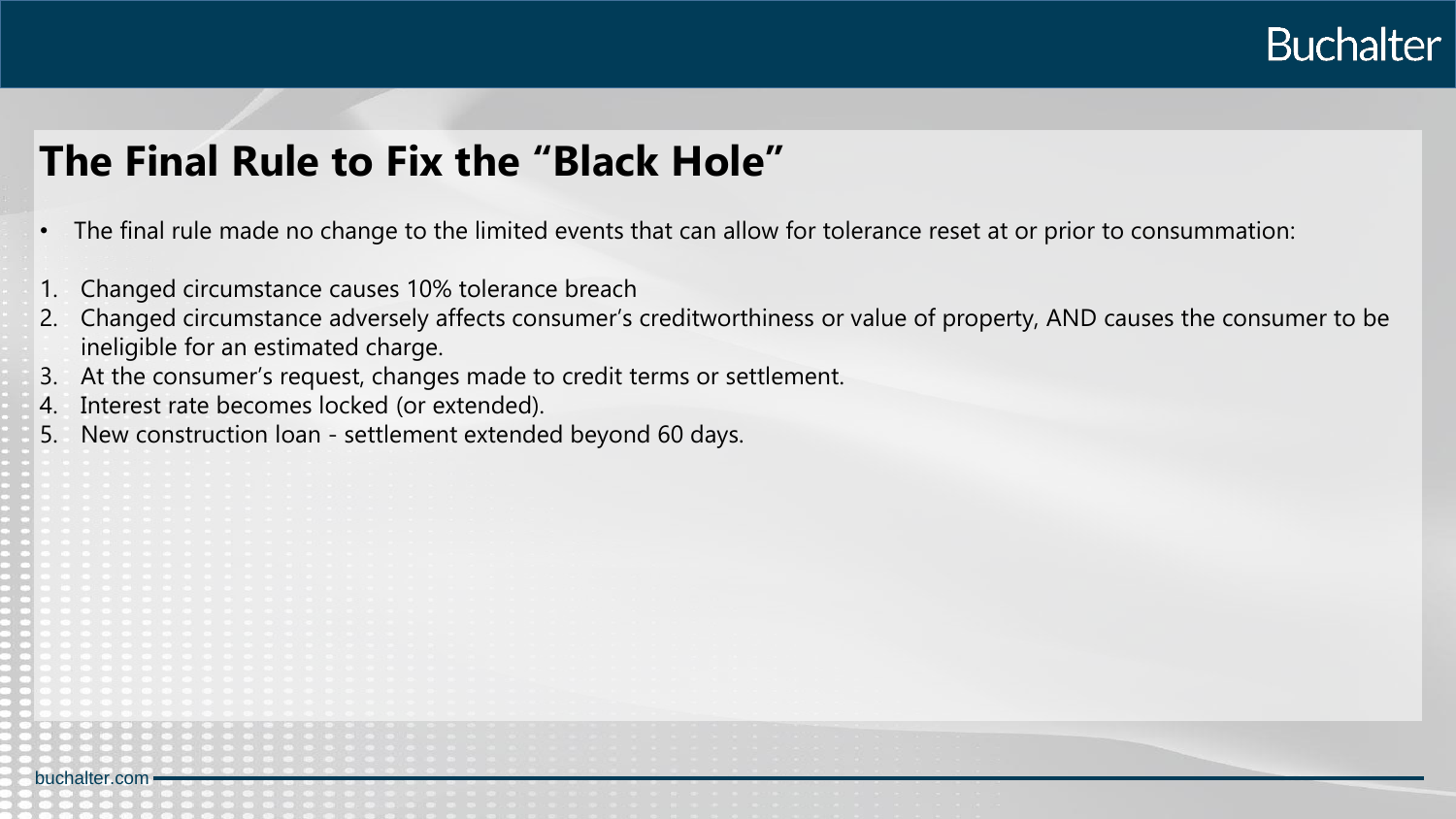### **New BCFP Examples**

#### • Comment 19(e)(4)(ii)-1.iv

| Sun            | Mon                                                                                                                         | <b>Tue</b><br>S. | Wed                                            | <b>Thurs</b>                                                                                              | Frii                                                                     | Sat             |
|----------------|-----------------------------------------------------------------------------------------------------------------------------|------------------|------------------------------------------------|-----------------------------------------------------------------------------------------------------------|--------------------------------------------------------------------------|-----------------|
|                | 4                                                                                                                           | $\bar{Z}$        | 3                                              | 4                                                                                                         | 5<br>Step 1: Initial<br><b>CD personally</b><br>delivered to<br>consumer | 6               |
| $\overline{f}$ | 8<br>Step 3:<br><b>Consumer</b><br><b>reschedules</b><br>consummation<br>for 6/17 and<br>requests a rate<br>lock extension. | $\mathbb{S}$     | 10<br>Step 2: Original<br>Consummation<br>Date | Step 5: Revised<br>CD resetting<br>tolerance is<br>delivered; there is<br>no new 3-day<br>waiting period. | 12                                                                       | 13 <sub>1</sub> |
| 14             | 15                                                                                                                          | $16 -$           | Step 4: New 17<br>Consummation<br>Date:        | 18                                                                                                        | 19                                                                       | 20              |
|                |                                                                                                                             |                  |                                                |                                                                                                           |                                                                          |                 |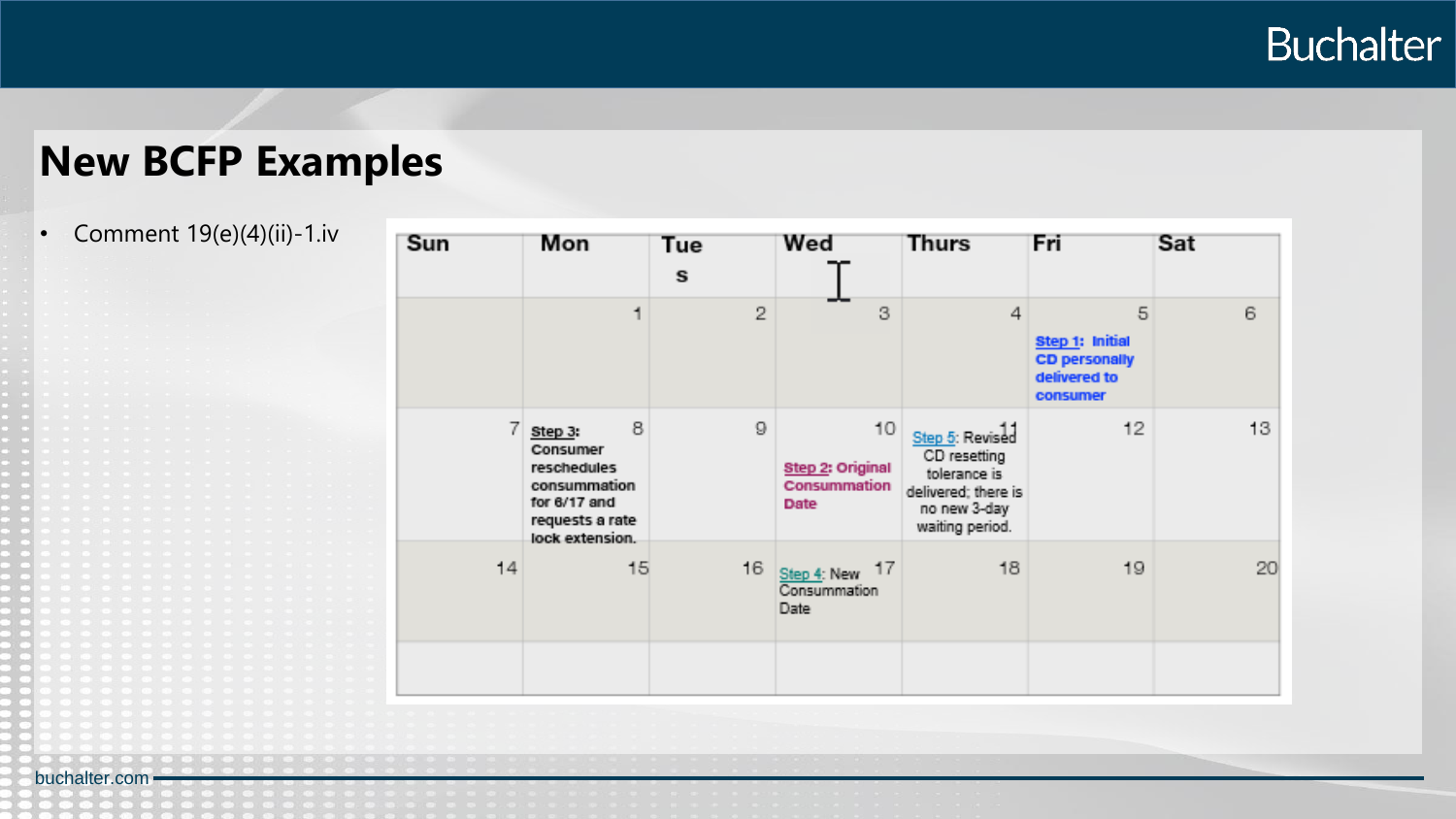

#### **Implementation Pitfalls**

- Post Consummation, Pre- Loan Close. [Preamble, FR page 19171:] Regarding a commenter's request to allow creditors to reset tolerances after consummation when settlement occurs after consummation, the Bureau declines to adopt this change because existing § 1026.2(a)(13) provides that, once consummation occurs, the consumer is already contractually obligated on the credit transaction.
- Rate lock extension fees (waivers) UDAAP issues
- CA SB2 recordation fees, per page \$75-\$225 add on. Exact fee confirmed after security instrument is recorded.
- Whole and bulk loan purchases on and after June 1, 2018 no retroactive application of the fix.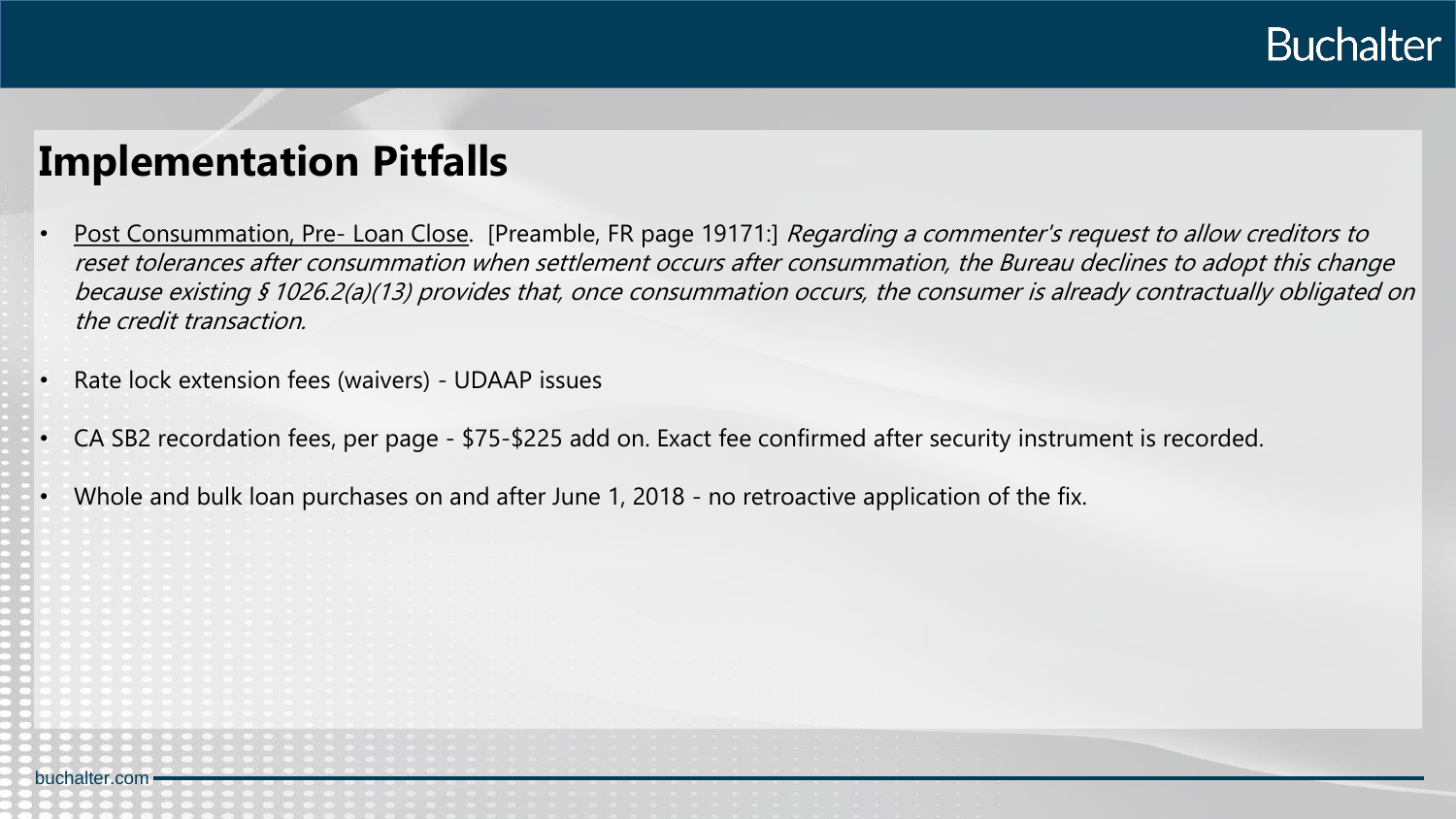

#### **FAQs for "Black Hole" and TRID 2.0 Generally**

- Can the changed circumstance occur within the "black hole" days?
- Does any changed circumstance cause a new 3-day waiting period for the CD?
- If the changed circumstance does not cause a new 3-day waiting period, can the revised CD be delivered at the closing table?
- This final rule takes effect June 1, 2018 but is not retroactive. What about loans that are in process on that date?
- Does this change permit disclosure of a rate lock on a CD instead of an LE if the rate is locked too close to the closing date?
- If a borrower signs loan documents but then requests a change in loan terms, can they choose to move forward and sign new docs?